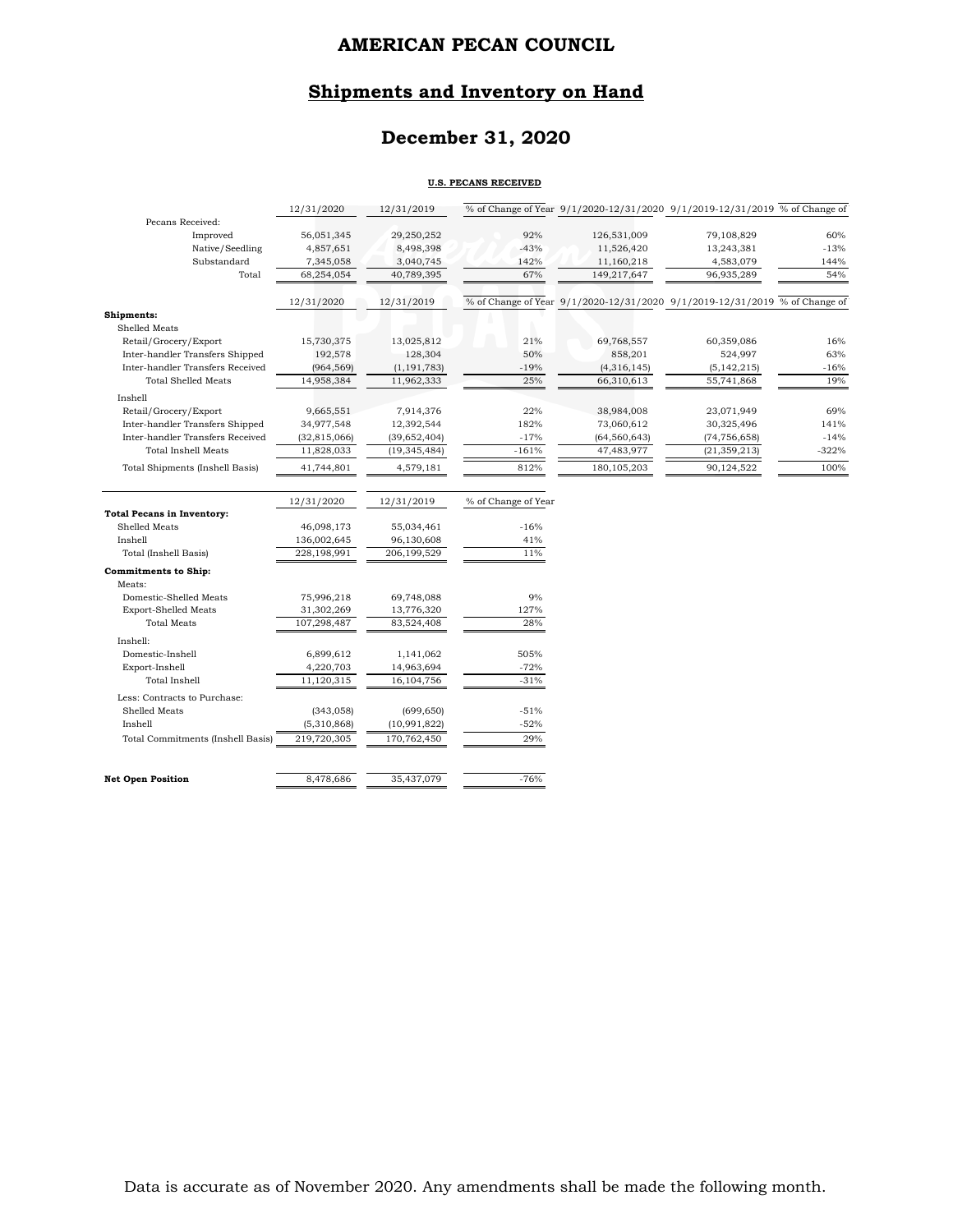## **Mexico Exports and Foreign Purchases**

## **December 31, 2020**

# **INSHELL PECANS EXPORTED TO MEXICO FOR SHELLING AND RETURNED TO U.S. AS SHELLED MEATS**

|                                                            | 12/31/2020 | 12/31/2019 | 9/1/2020-12/31/2020                                | 9/1/2019-12/31/2019 | % of Change of Year to Date |
|------------------------------------------------------------|------------|------------|----------------------------------------------------|---------------------|-----------------------------|
| Inshell Exported for Shelling:<br>Mexico                   |            | 81,370     | 2,489,949                                          | 4,392,804           | $-43%$                      |
| Total Inshell Exported for Shelling                        |            |            |                                                    |                     |                             |
| Shelled Meats - Produced in U.S. Inshell Returned to U.S.: |            |            |                                                    |                     |                             |
| Mexico                                                     | 280,248    | 158,724    | 3,627,863                                          | 2,038,124           | 78%                         |
|                                                            |            |            |                                                    |                     |                             |
|                                                            |            |            | PECANS PURCHASED OUTSIDE THE U.S. BY U.S. HANDLERS |                     |                             |
|                                                            | 12/31/2020 | 12/31/2019 | 9/1/2020-12/31/2020                                | 9/1/2019-12/31/2019 | % of Change of Year         |
| Shelled Meats:                                             |            |            |                                                    |                     |                             |
| Country of Origin:                                         |            |            |                                                    |                     |                             |
| Australia                                                  |            | $-0-$      | 77,380                                             |                     | $0\%$                       |
| Mexico                                                     | 1,504,556  | 1,964,374  | 4,155,867                                          | 4,823,660           | $-14%$                      |
| <b>Total Shelled Meats</b>                                 | 1,504,556  | 1,964,374  | 4,233,247                                          | 4,823,660           | $-14%$                      |
| Inshell:                                                   |            |            |                                                    |                     |                             |
| Country of Origin:                                         |            |            |                                                    |                     |                             |
| Argentina                                                  | $-0-$      | $-0-$      | 44,100                                             | 47,641              | $-7%$                       |
| Mexico                                                     | 1,724,794  | 18,629,230 | 3,608,952                                          | 28,640,865          | $-87%$                      |
| <b>Total Inshell</b>                                       | 1,724,794  | 18,629,230 | 3,653,052                                          | 28,688,506          | $-87%$                      |
| Total (Inshell Basis)                                      |            |            |                                                    |                     |                             |
| Argentina                                                  | $-0-$      | $-0-$      | 44,100                                             | 47,641              | $-7%$                       |
| Australia                                                  | $-0-$      | $-0-$      | 154,760                                            |                     | $0\%$                       |
| Mexico                                                     | 4,733,906  | 22,557,978 | 11,920,686                                         | 38,288,185          | $-69%$                      |
| Total (Inshell Basis)                                      | 4,733,906  | 22,557,978 | 12,119,546                                         | 38,335,826          | $-68%$                      |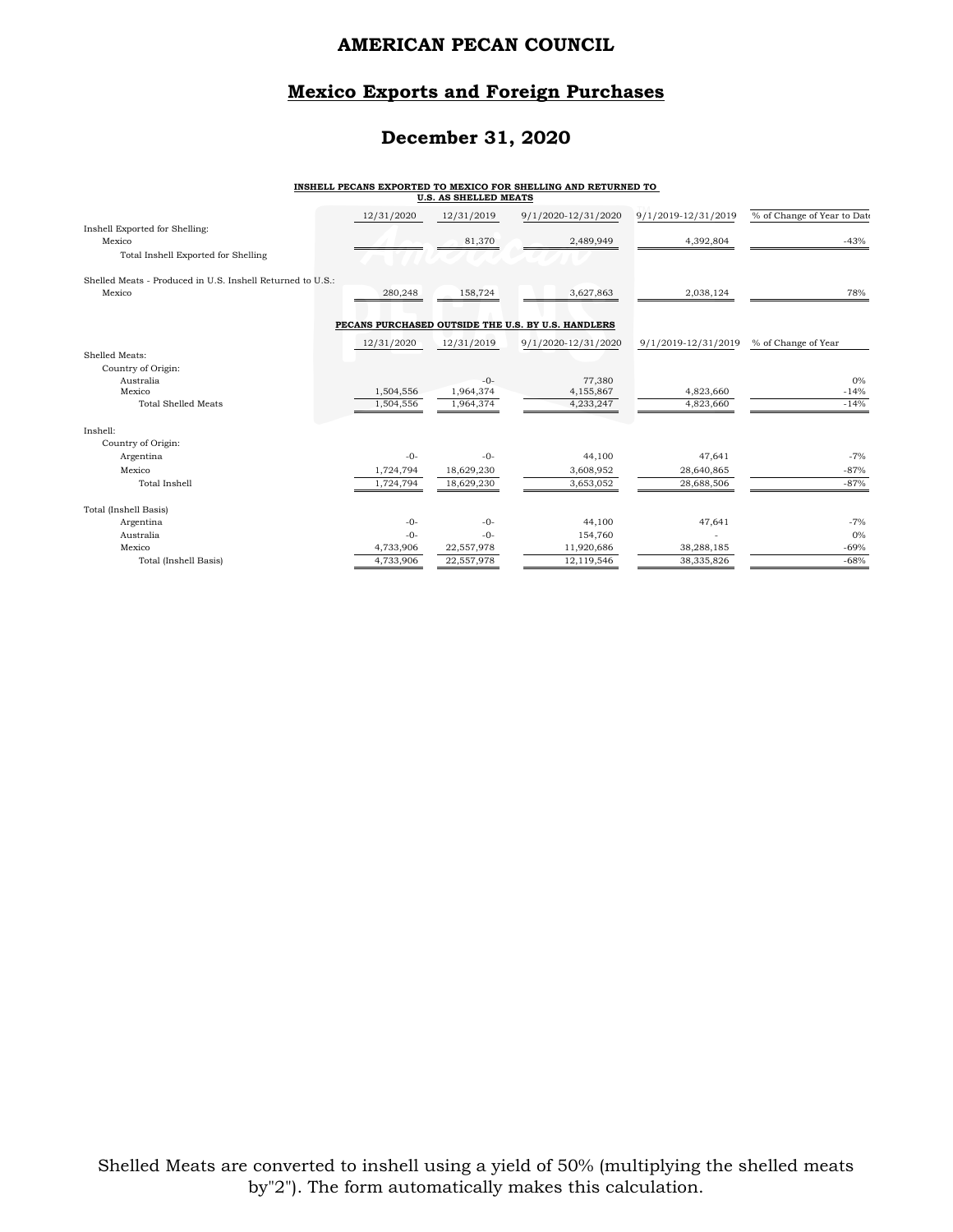## **Destination Report**

# **December 31, 2020**

| World Region |              |            |                     |            |                     |            |                     |            |                       |                 |                     |  |
|--------------|--------------|------------|---------------------|------------|---------------------|------------|---------------------|------------|-----------------------|-----------------|---------------------|--|
| Destination  |              |            | Shelled             |            | Inshell             |            | Sub-Standard        |            | Total (Inshell Basis) |                 |                     |  |
|              |              | 12/31/2020 | $9/1/20 - 12/31/20$ | 12/31/2020 | $9/1/20 - 12/31/20$ | 12/31/2020 | $9/1/20 - 12/31/20$ | 12/31/2020 | 12/31/2019            | 9/1/20-12/31/20 | $9/1/19 - 12/31/19$ |  |
| Africa       |              |            |                     |            |                     |            |                     |            |                       |                 |                     |  |
| Algeria      |              | $-0-$      | $-0-$               | $-0-$      | $-0-$               | $-0-$      | $-0-$               | $-0-$      | $-0-$                 | $-0-$           |                     |  |
| Egypt        |              | $-0-$      | $-0-$               | $-0-$      | $-0-$               | $-0-$      | $-0-$               | $-0-$      | 42,840                | 48,000          | 42,840              |  |
| Morocco      |              | $-0-$      | $-0-$               | $-0-$      | $-0-$               | $-0-$      | $-0-$               | $-0-$      | $-0-$                 | $-0-$           |                     |  |
|              | Total Africa | $-0-$      | $-0-$               | $-0-$      | $-0-$               | $-0-$      | $-0-$               | $-0-$      | 42,840                | $-0-$           | 42,840              |  |
|              |              |            |                     |            |                     |            |                     |            |                       |                 |                     |  |
| Asia         |              |            |                     |            |                     |            |                     |            |                       |                 |                     |  |
| China        |              | 82,200     | 134,400             | 938,636    | 11,282,679          | $-0-$      | $-0-$               | 1,103,036  | 1,897,056             | 13,552,006      | 6,661,277           |  |
| Hong Kong    |              | 912        | 912                 | $-0-$      | 150,685             | $-0-$      | $-0-$               | 1,824      | 81,000                | 345,377         | 1,999,472           |  |
| India        |              | $-0-$      | 33,000              | $-0-$      | $-0-$               | $-0-$      | $-0-$               | $-0-$      | $-0-$                 | 84,000          | 30,000              |  |
| Japan        |              | 45,000     | 103,110             | $-0-$      | $-0-$               | $-0-$      | $-0-$               | 90,000     | 102,600               | 228,420         | 212,100             |  |
| Kuwait       |              | 24,000     | 24,000              | $-0-$      | $-0-$               | $-0-$      | $-0-$               | 48,000     | $-0-$                 | 48,000          |                     |  |
| Malaysia     |              | 12,000     | 30,000              | -0-        | $-0-$               | $-0-$      | $-0-$               | 24,000     | $-0-$                 | 60,000          |                     |  |
| Philippines  |              | $-0-$      | $-0-$               | $-0-$      | $-0-$               | $-0-$      | $-0-$               | $-0-$      | $-0-$                 | $-0-$           | 6,720               |  |
| Qatar        |              | $-0-$      | 13,200              | -0-        | $-0-$               | $-0-$      | $-0-$               | $-0-$      | $-0-$                 | 26,400          |                     |  |
| Singapore    |              | 15,000     | 28,500              | $-0-$      | $-0-$               | $-0-$      | $-0-$               | 30,000     | $-0-$                 | 57,000          |                     |  |
| South Korea  |              | 87,000     | 507,900             | $-0-$      | $-0-$               | $-0-$      | -0-                 | 174,000    | 486,000               | 1,433,400       | 1,285,200           |  |
| Thailand     |              | $-0-$      | 22,800              | $-0-$      | $-0-$               | $-0-$      | $-0-$               | $-0-$      | $-0-$                 | 91,200          | 181,400             |  |
| Taiwan       |              | 12,826     | 70,906              | -0-        | $-0-$               | $-0-$      | $-0-$               | 25,652     | 48,000                | 213,812         | 343,220             |  |
| Vietnam      |              | $-0-$      | 84,000              | -0-        | $-0-$               | $-0-$      | $-0-$               | $-0-$      | $-0-$                 | 249,000         | 243,000             |  |
|              | Total Asia   | 278,938    | 1,052,728           | 938,636    | 11,433,364          | $-0-$      | $-0-$               | 1,496,512  | 2,614,656             | 16,388,615      | 10,962,389          |  |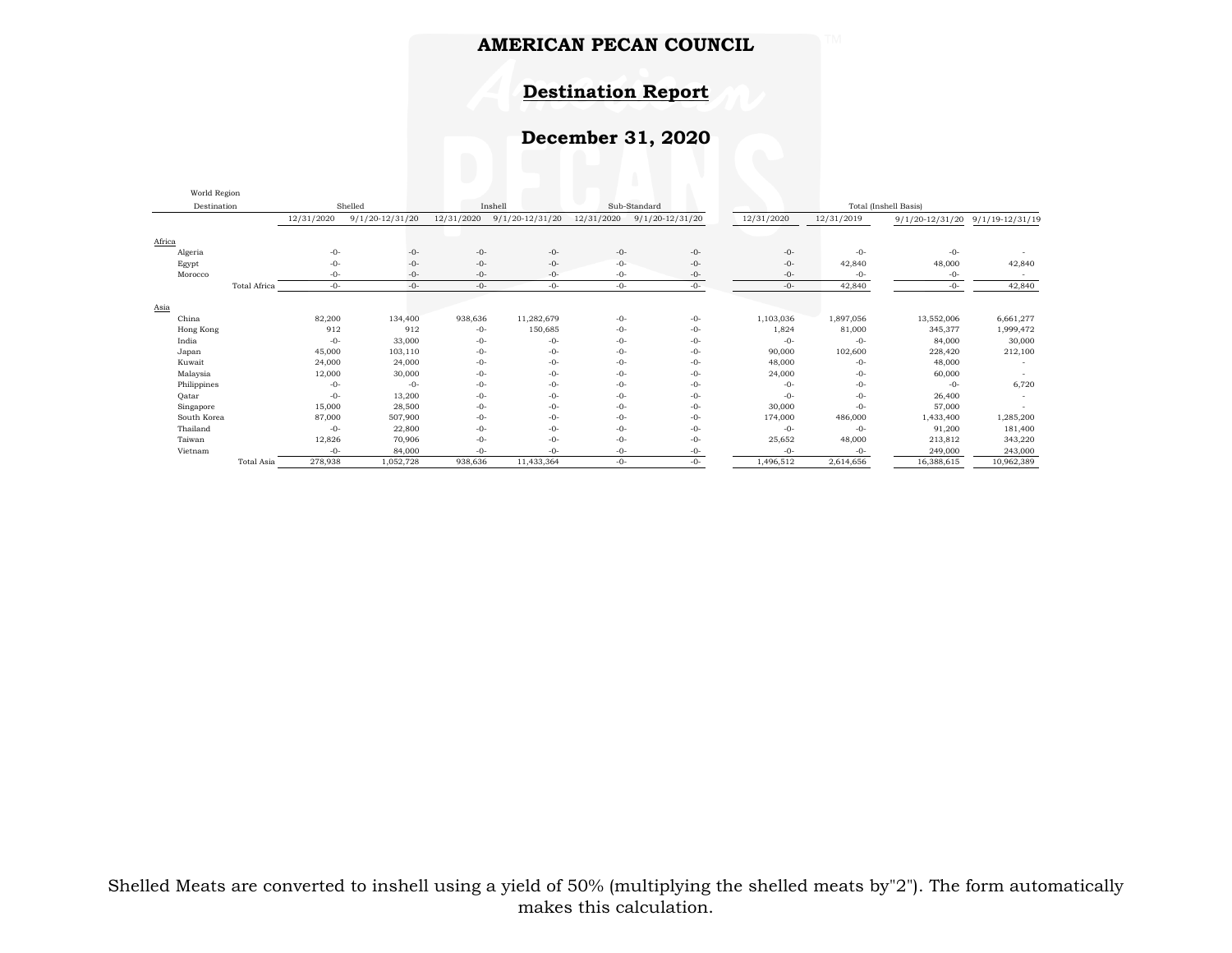## **Destination Report**

# **December 31, 2020**

| World Region                |                                    |                     |            |                     |              |                     |                       |                       |                     |                     |  |
|-----------------------------|------------------------------------|---------------------|------------|---------------------|--------------|---------------------|-----------------------|-----------------------|---------------------|---------------------|--|
| Destination                 | Sub-Standard<br>Shelled<br>Inshell |                     |            |                     |              |                     | Total (Inshell Basis) |                       |                     |                     |  |
| World Region<br>Destination |                                    | Shelled             | Inshell    |                     | Sub-Standard |                     |                       | Total (Inshell Basis) |                     |                     |  |
|                             | 12/31/2020                         | $9/1/20 - 12/31/20$ | 12/31/2020 | $9/1/20 - 12/31/20$ | 12/31/2020   | $9/1/20 - 12/31/20$ | 12/31/2020            | 12/31/2019            | $9/1/20 - 12/31/20$ | $9/1/19 - 12/31/19$ |  |
| Australia/Oceania           |                                    |                     |            |                     |              |                     |                       |                       |                     |                     |  |
| Australia                   | $-0-$                              | -0-                 | $-0-$      | $-0-$               | $-0-$        | $-0-$               | $-0-$                 | $-0-$                 | $-0-$               |                     |  |
| Total Australia             | $-0-$                              | $-0-$               | $-0-$      | $-0-$               | $-0-$        | $-0-$               | $-0-$                 | $-0-$                 | $-0-$               |                     |  |
| Europe                      |                                    |                     |            |                     |              |                     |                       |                       |                     |                     |  |
| Austria                     | $-0-$                              | 24,000              | $-0-$      | $-0-$               | $-0-$        | $-0-$               | $-0-$                 | 48,000                | 48,000              | 48,000              |  |
| Belgium                     | $-0-$                              | 53,400              | $-0-$      | $-0-$               | $-0-$        | $-0-$               | $-0-$                 | $-0-$                 | 187,800             | 223,200             |  |
| Czech Republic              | 42,000                             | 42,000              | $-0-$      | $-0-$               | $-0-$        | $-0-$               | 84,000                | 16,200                | 92,820              | 27,000              |  |
| Denmark                     | 12,900                             | 77,700              | $-0-$      | $-0-$               | $-0-$        | $-0-$               | 25,800                | 80,400                | 222,600             | 630,960             |  |
| France                      | 285,270                            | 492,690             | $-0-$      | $-0-$               | $-0-$        | $-0-$               | 570,540               | 356,400               | 1,494,480           | 1,373,580           |  |
| Germany                     | 67,530                             | 395,850             | $-0-$      | $-0-$               | $-0-$        | $-0-$               | 135,060               | 172,860               | 941,040             | 2,008,080           |  |
| Greece                      | 45,000                             | 45,690              | $-0-$      | $-0-$               | $-0-$        | $-0-$               | 90,000                | 48,000                | 139,380             | 48,000              |  |
| Ireland                     | 23,400                             | 46,050              | $-0-$      | $-0-$               | $-0-$        | $-0-$               | 46,800                | $-0-$                 | 92,100              |                     |  |
| Italy                       | 40,500                             | 82,500              | $-0-$      | $-0-$               | $-0-$        | $-0-$               | 81,000                | $-0-$                 | 165,000             | 162,000             |  |
| Latvia                      | $-0-$                              | $-0-$               | $-0-$      | $-0-$               | $-0-$        | $-0-$               | $-0-$                 | $-0-$                 | 9,000               | 2,880               |  |
| Lithuania                   | 42,000                             | 168,000             | $-0-$      | $-0-$               | $-0-$        | $-0-$               | 84,000                | 83,940                | 420,000             | 172,140             |  |
| Netherlands                 | 347,490                            | 1,115,520           | $-0-$      | $-0-$               | $-0-$        | $-0-$               | 694,980               | 466,800               | 2,646,060           | 2,242,020           |  |
| Norway                      | $-0-$                              | 22,800              | $-0-$      | $-0-$               | $-0-$        | $-0-$               | $-0-$                 | $-0-$                 | 45,600              | 45,600              |  |
| Poland                      | $-0-$                              | $-0-$               | $-0-$      | $-0-$               | $-0-$        | $-0-$               | $-0-$                 | $-0-$                 | $-0-$               |                     |  |
| Portugal                    | $-0-$                              | $-0-$               | $-0-$      | $-0-$               | $-0-$        | $-0-$               | $-0-$                 | $-0-$                 | $-0-$               |                     |  |
| Russia                      | $-0-$                              | $-0-$               | $-0-$      | $-0-$               | $-0-$        | $-0-$               | $-0-$                 | $-0-$                 | $-0-$               |                     |  |
| Slovenia                    | 3,000                              | 6,600               | $-0-$      | $-0-$               | $-0-$        | $-0-$               | 6,000                 | $-0-$                 | 22,200              | 7,200               |  |
| Spain                       | 80,670                             | 105,420             | $-0-$      | $-0-$               | $-0-$        | $-0-$               | 161,340               | 48,000                | 336,180             | 282,960             |  |
| Sweden                      | 5,400                              | 113,880             | $-0-$      | $-0-$               | $-0-$        | $-0-$               | 10,800                | 16,800                | 281,760             | 158,100             |  |
| Switzerland                 | 84,000                             | 275,820             | $-0-$      | $-0-$               | $-0-$        | $-0-$               | 168,000               | $-0-$                 | 551,640             | 353,520             |  |
| United Kingdom              | 363,780                            | 962,130             | $-0-$      | $-0-$               | $-0-$        | -0-                 | 727,560               | 282,480               | 2,643,060           | 1,499,820           |  |
| <b>Total Europe</b>         | 1,442,940                          | 4,030,050           | $-0-$      | $-0-$               | $-0-$        | $-0-$               | 2,885,880             | 1,619,880             | 10,338,720          | 9,285,060           |  |